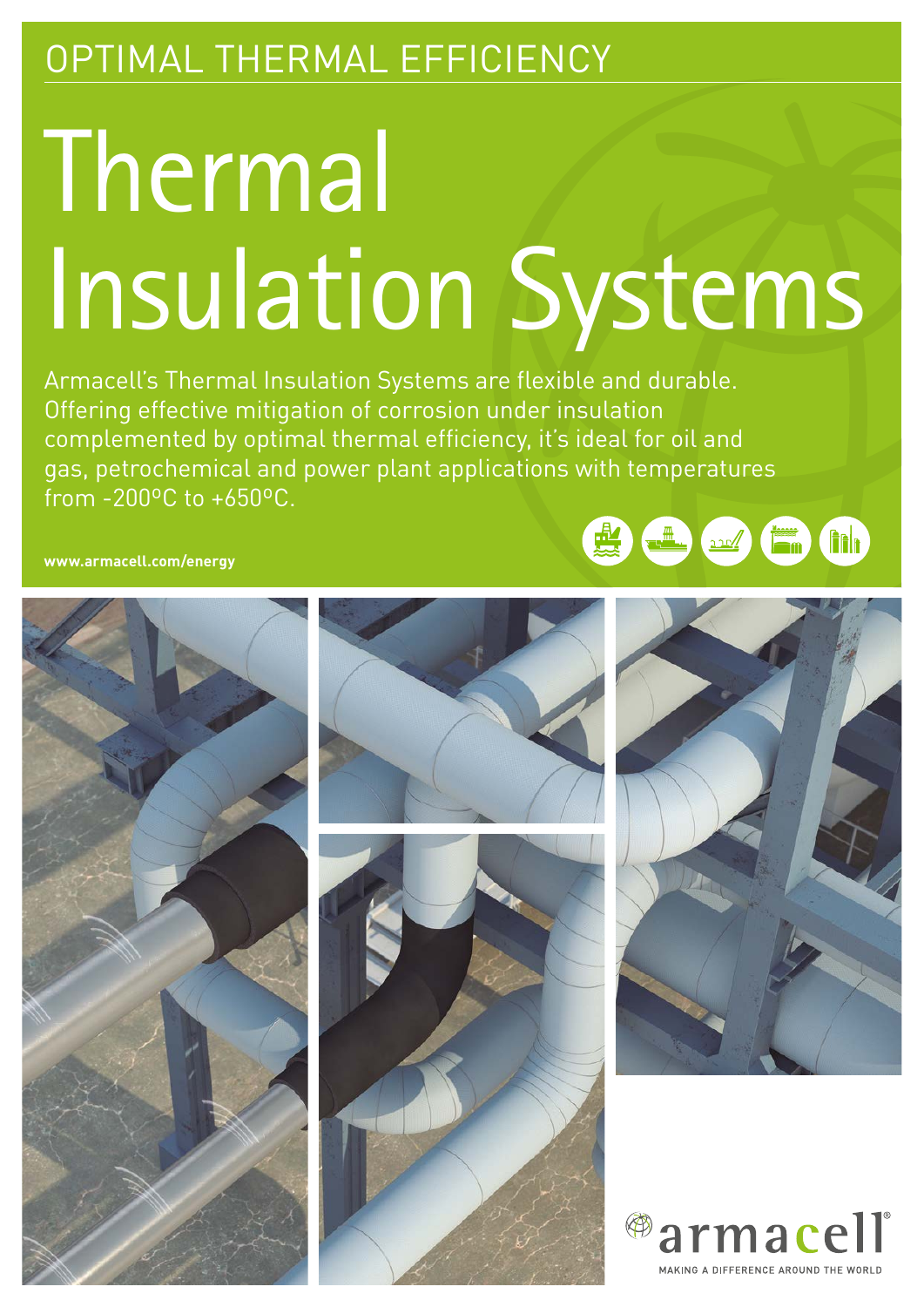#### **THERMAL EFFICIENCY AND MITIGATION OF CUI**

## Armacell Thermal Insulation Systems



With its benchmark product features and flexibility, our thermal insulation systems are the ideal choice for use in the oil and gas industry. Save energy and minimise the risk of corrosion under insulation (CUI). Benefit from easy handling and shipment. Reduce total installed time and drive savings. Plus, achieve optimal thermal performance in lightweight, reduced-thickness industrial insulation systems.



Great thermal performance that maintains system integrity.

#### ARMACELL THERMAL INSULATION SYSTEMS

Armacell Energy has designed multiple thermal insulation systems for the oil and gas, petrochemical and power plants markets. Working with various materials, the multi-layer design is aimed at achieving an optimal balance of thermal performance, protection against water vapour ingress and reduced weight and thickness. Our customers can rely on durable, cost- and energyefficient insulation systems, which at the same time mitigate CUI.



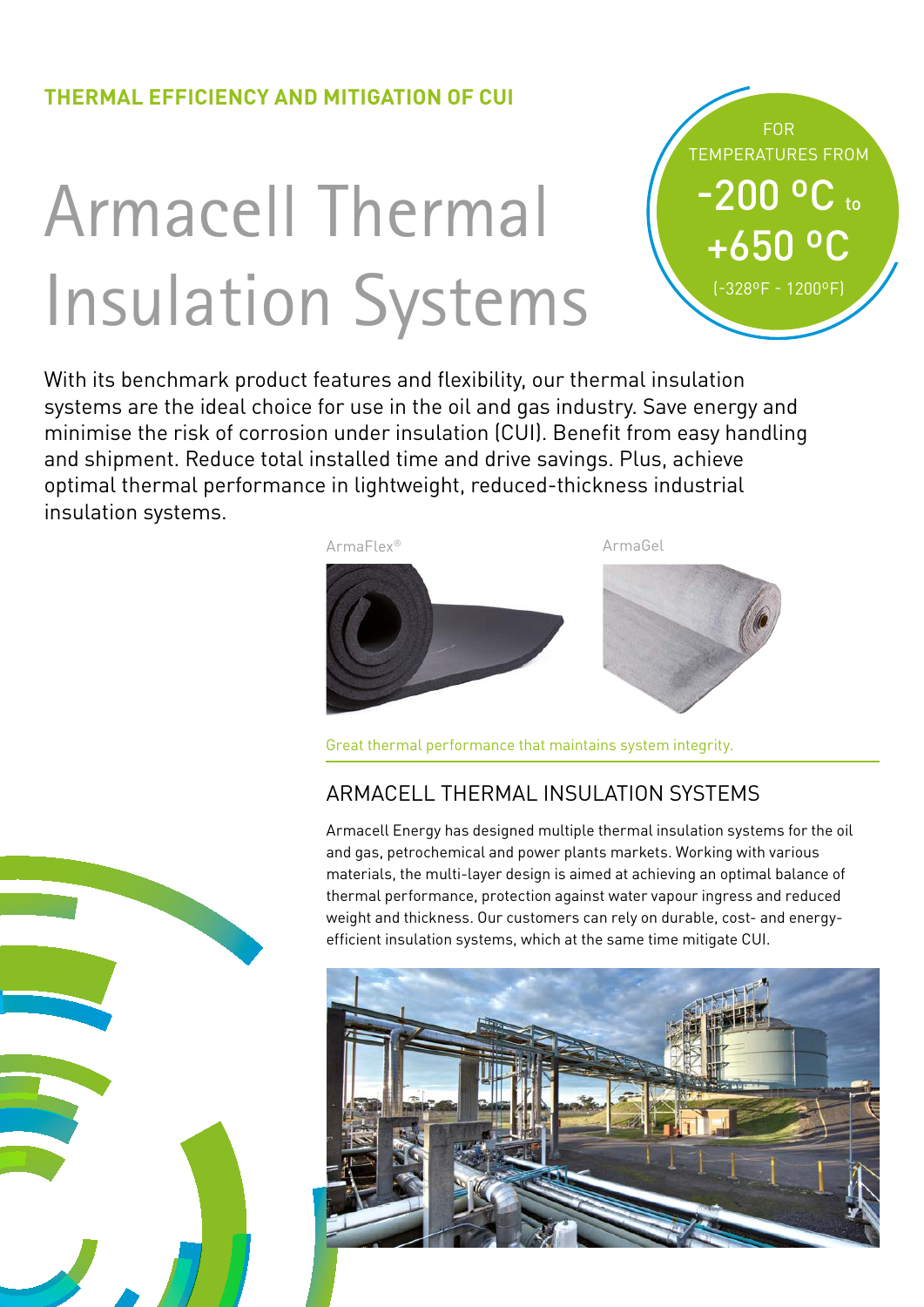## FEATURES & BENEFITS

While each of the individual insulation materials used in our thermal insulation systems comes with its own set of features and benefits, superior performance is achieved when optimally engineered together.

#### **We innovate and focus on materials and systems that deliver superior performance.**

#### **// Designed to deliver**

We have developed a dedicated range of industrial materials meeting the demanding requirements of the oil and gas, petrochemical and power plant sectors.

#### **// Lifetime performance**

Resistance to water and water vapour ingress, plus an optimal system design that delivers long-term predictable thermal and acoustic stability and enhanced process performance.

#### **// Two in one**

Our insulation materials combine thermal and acoustic performance and can also be engineered with traditional insulation materials for specific demands.

#### **// Optimal thermal performance**

Fewer joints and seams with closer fitting to complex parts and protrusions than rigid materials, making the actual heat loss/gain of ArmaFlex/ArmaGel considerably better than that of rigid materials.

#### **// Resistant to damage**

Flexible materials that do not crack, break or crumble and are resistant to vibration and mechanical abuse.

**// Integrated vapour barrier** ArmaFlex and the Arma-Chek® covering systems are flexible and resilient to both water and water vapour Materials can be pre-fabricated at the ingress.

#### **// Training and technical support**

Our team of technical experts support operators, engineers and contractors in optimising the value gained from using our insulation systems. We can offer a reliable technical service at every stage of your project.

#### **Flexible, thinner and lighter systems. Easy maintenance. Connecting your business with lower lifecycle costs.**

#### **// Reduce space and weight**

Lightweight and up to 40% reduced thickness for improved space efficiency and a smaller plant footprint, reduced supporting steel work and weight. Less cladding materials are required with lower installation costs.

#### **// Straightforward installation**

Our flexible insulation materials are easy and quick to install and fabricate, leading to reduced installation time and costs. They also fit better reducing rework and wastage.

#### **// Reduce cost, increase ROI**

Heat loss can be reduced up to 20 times flexible materials. on high temperature applications. This means a fast payback and reduced operating costs.

#### **// Easy inspection and maintenance**

Simple methods and non-destructive inspection can save time and money.

#### **// Supply chain benefits**

80%

THINNER\*

jobsite, unlike traditional systems and materials, leading to reduced SKUs and inventory for both projects and ongoing operations.

BEST IN CLASS

CUI

**MITIGATION** 

#### **Mitigate the spread of corrosion under insulation. Best-in-class noise reduction.**

#### **// Reduce the risk of CUI**

Our closed-cell ArmaFlex and hydrophobic ArmaGel insulation materials are proven to reduce the onset and spread of CUI.

#### **// Prevent moisture ingress**

We select our materials and design our systems to create a tortuous path for water - this minimises the risk of it travelling from the outside of the pipe to the surface, reducing the risks of CUI.

#### **// Reduce the risk of water trapped at the pipe surface**

Flexible materials and application techniques means a better fit around complex parts and no voids between insulation and pipe where water could otherwise collect with rigid or less

#### **// Eliminate the risk of galvanic corrosion**

Systems qualified with non-metallic jacketing eliminates the opportunity for galvanic corrosion.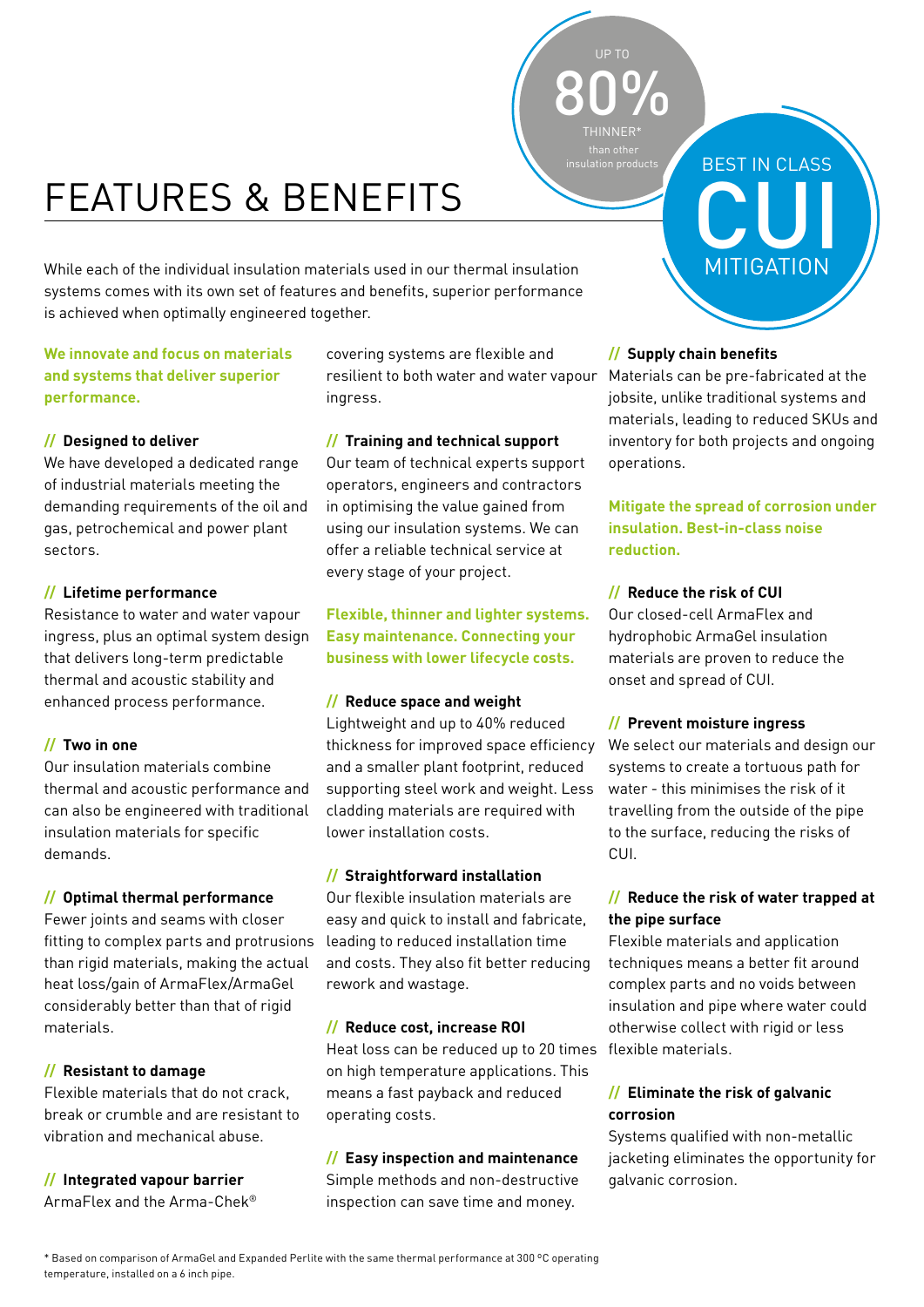

ArmaFlex is Armacell's product heritage. Today, in its 7th product generation, this flexible, light-weight, high-tech material features an insulating closedcell structure with low thermal conductivity and an in-built vapour-barrier. Recognised as easy to install, it's the right fit for installers. Complemented by superior performance to mitigiate CUI, tested and confirmed by the recognised institutes TNO/Endures and InnCoa.

*"The closed-cell materials (e.g. flexible elastomeric foams and cellular glass) can provide a more effective barrier to water ingress than opencell insulation materials (e.g. mineral wool and calcium silicate)."*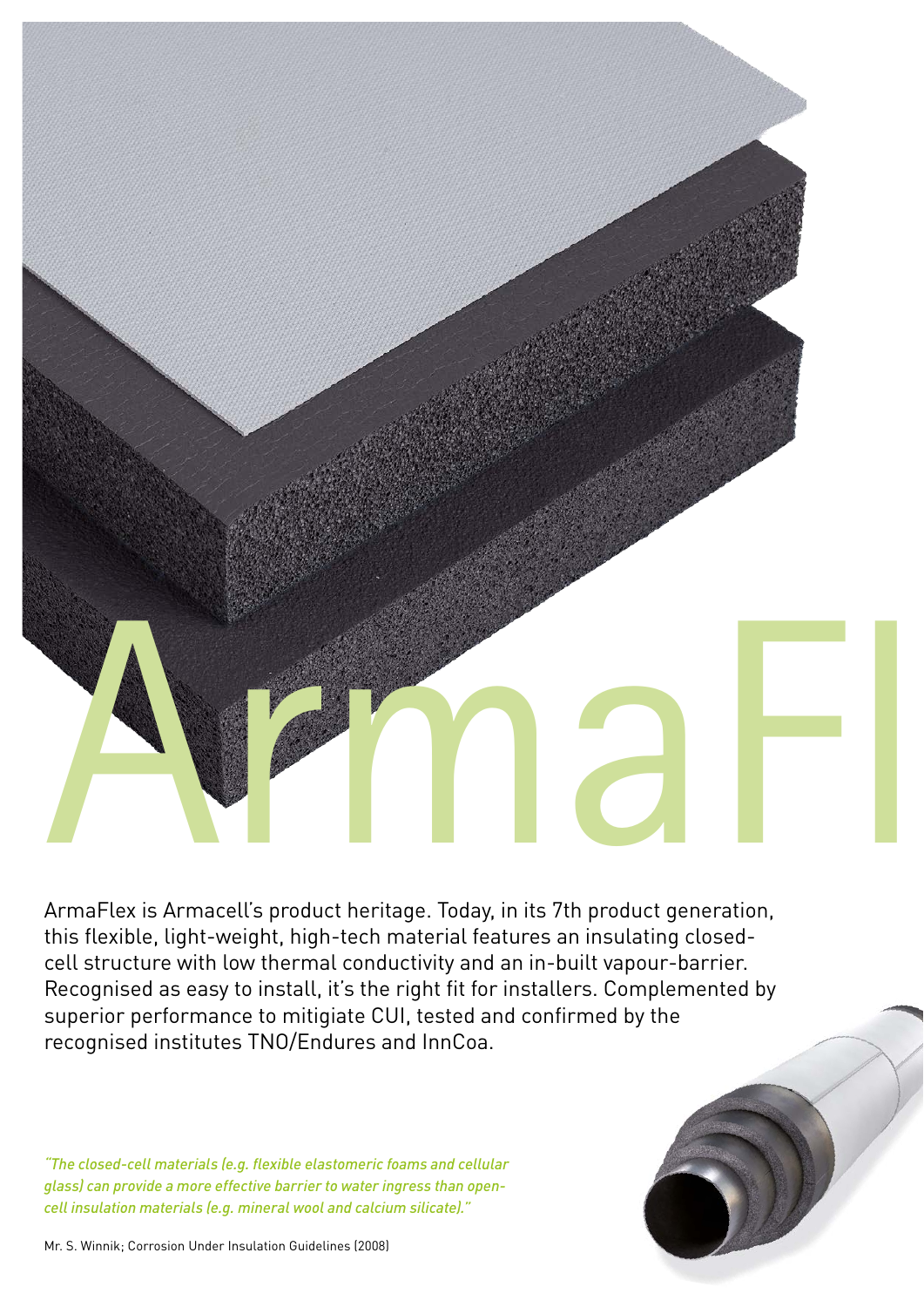#### ARMAFLEX. PROVEN PERFORMANCE.

With a proven track record in the oil and gas industry of over 20 years, ArmaFlex systems have been applied on projects as diverse as Floating Production Storage Offloading (FPSO) vessels, Ammonia and Ethylene plants, plus LNG liquefaction plants.





## YOUR BENEFITS WITH ARMAFLEX

The high-tech, benchmark-setting flexible insulation foam known as ArmaFlex offers a multitude of benefits.

#### **// Continuous sealed technology**

ArmaFlex is installed as a gap-free, continuous insulation system with tightly sealed joints around protrusions and supports. This reduces the risk of water and water vapour ingress and thermal bridging of the insulation system and ensures consistent thermal compression and loss of thermal performance.

#### **// Damage and impact resistance**

ArmaFlex is strong and highly resistant **and best in class CUI mitigation**  to impact, with higher density and mechanical performance, demanded by industrial environments. When used in combination with our flexible Arma-Chek R covering, risk of material performance of the system is highly reduced.

### **// Long-term thermal performance**

The closed-cell structure of ArmaFlex ensures strong resistance to water absorption, as well as to water vapour transmission, resulting in a stable thermal conductivity over time and best-in-class CUI mitigation\*.

\*According to results of tests conducted by InnCoa and TNO/Endures, assessing mitigation of corrosion under insulation.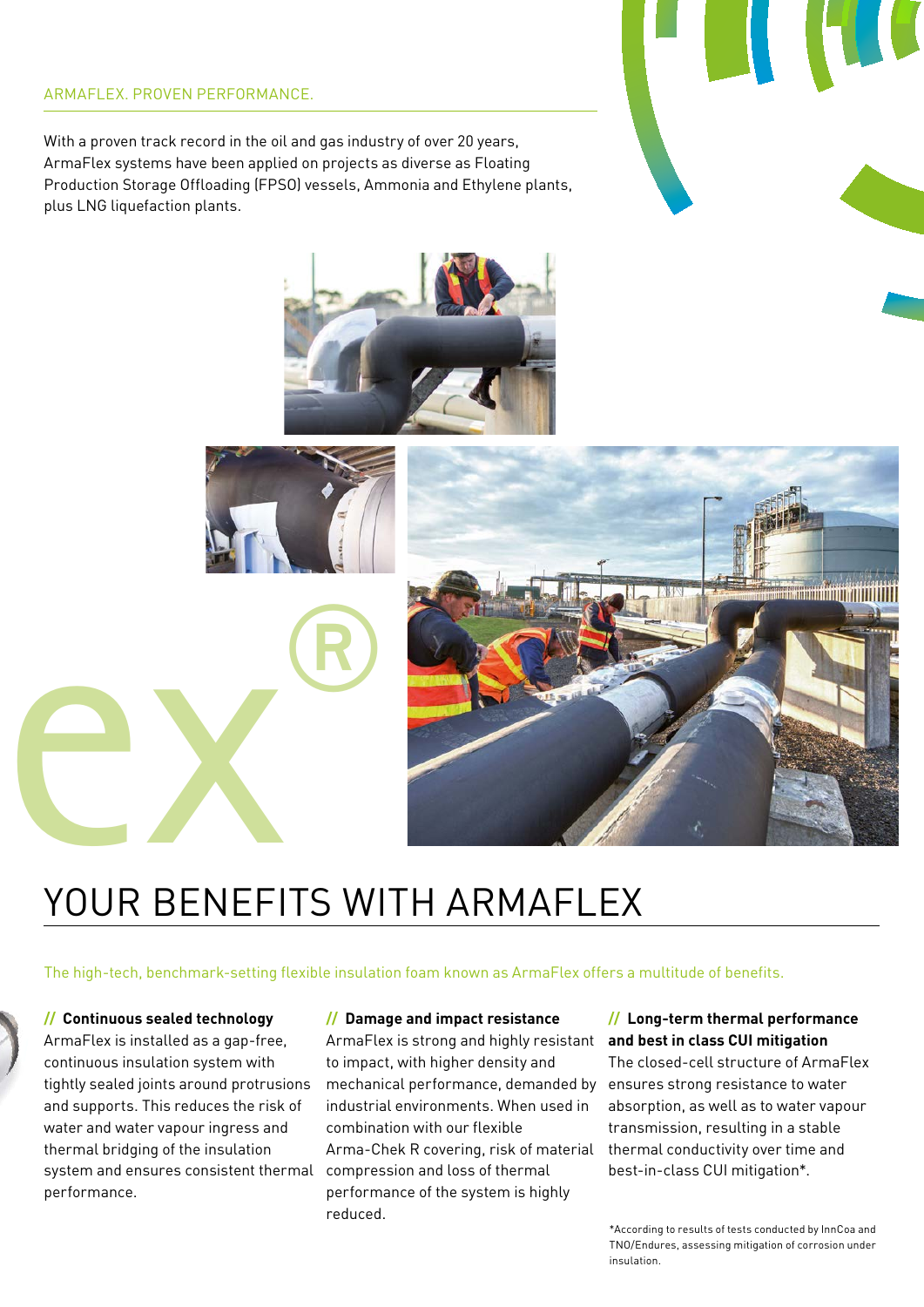Our vision has always been to create innovative, technical insulation solutions and components to conserve energy and make a difference around the world. With aerogel that vision is now a reality.

#### SAY HELLO TO THE FUTURE TODAY. ARMAGEL. INSULATION JUST GOT BETTER.

Welcome to the next generation of aerogel blanket technology. Flexible, ultra-thin and ultra-light. Environmentally safe. Superior thermal performance. Low thermal conductivity. ArmaGel HT is the reliable solution for high-temperature applications up to 650 ºC (1200 ºF).

ArmaGel

AVAILABLE IN 5,10,15,20 MM

INSULATION THICKNESS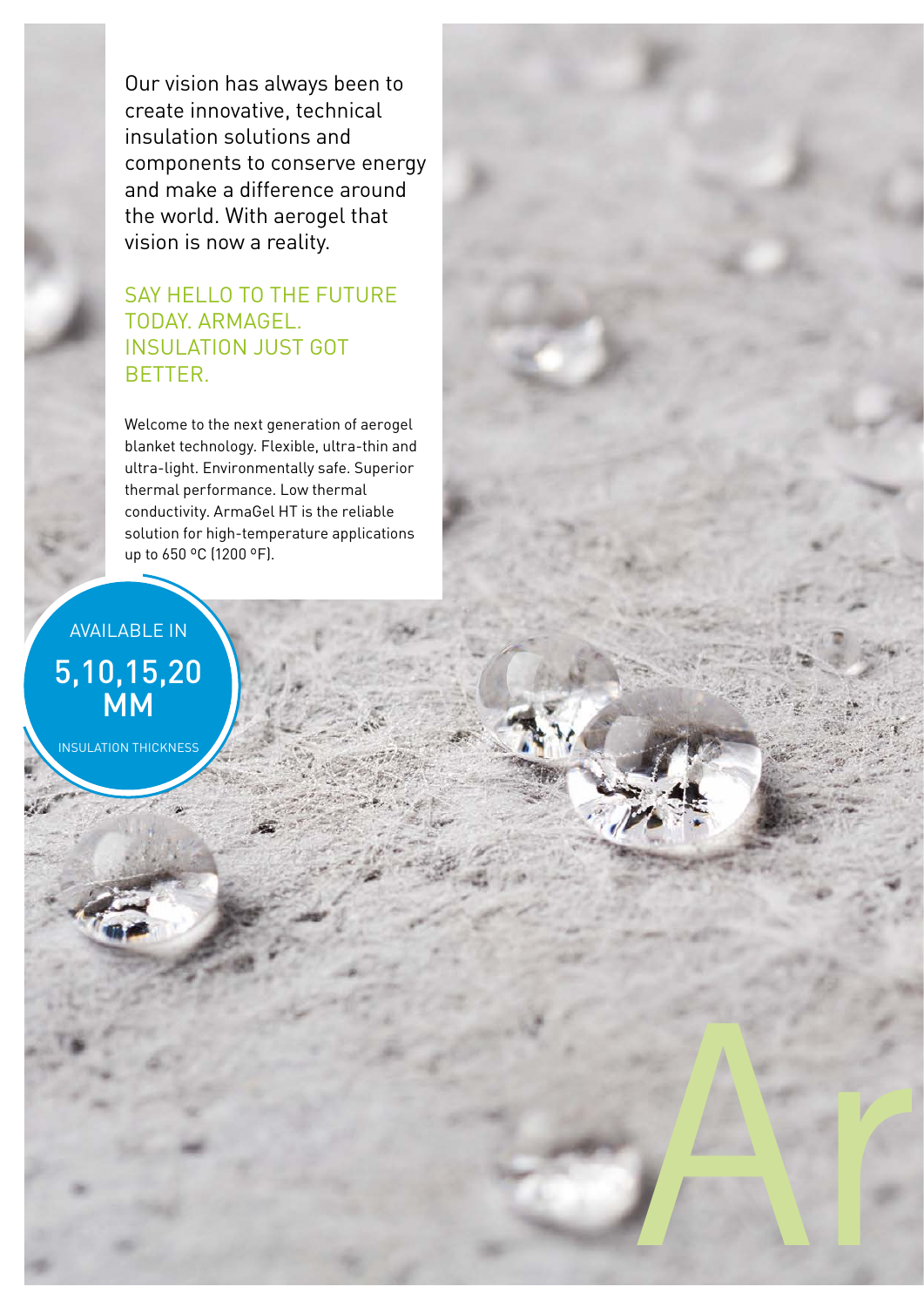#### ARMAGEL. STRONG. LIGHT. EFFICIENT.

Aerogel is a solid derived from gel in which the liquid component of the gel has been replaced with air making it dry and porous. In fact, over 90% of the volume is empty space making aerogel the world's lightest solid material.



ArmaGel HT is compliant to the ASTM C1728 aerogel standard and meets the ASTM C177 thermal conductivity requirements.



## YOUR BENEFITS WITH ARMAGEL

#### **// Superior thermal performance, minimised space and weight**

ArmaGel insulation systems are up to 80% thinner than other insulation systems, along with significant weight, cladding, pipe spacing and plant footprint reductions.

#### **// Reduce time and cost**

Cuts easily and conforms to complex shapes, with less wastage, making it the right fit for installers. Plus, product removal and replacement is made simple, reducing downtime.

#### **// Hydrophobic and breathable**

Repels liquid water, but allows vapour to escape, helping to keep your equipment drier for longer. This results in enhanced mitigation against CUI.